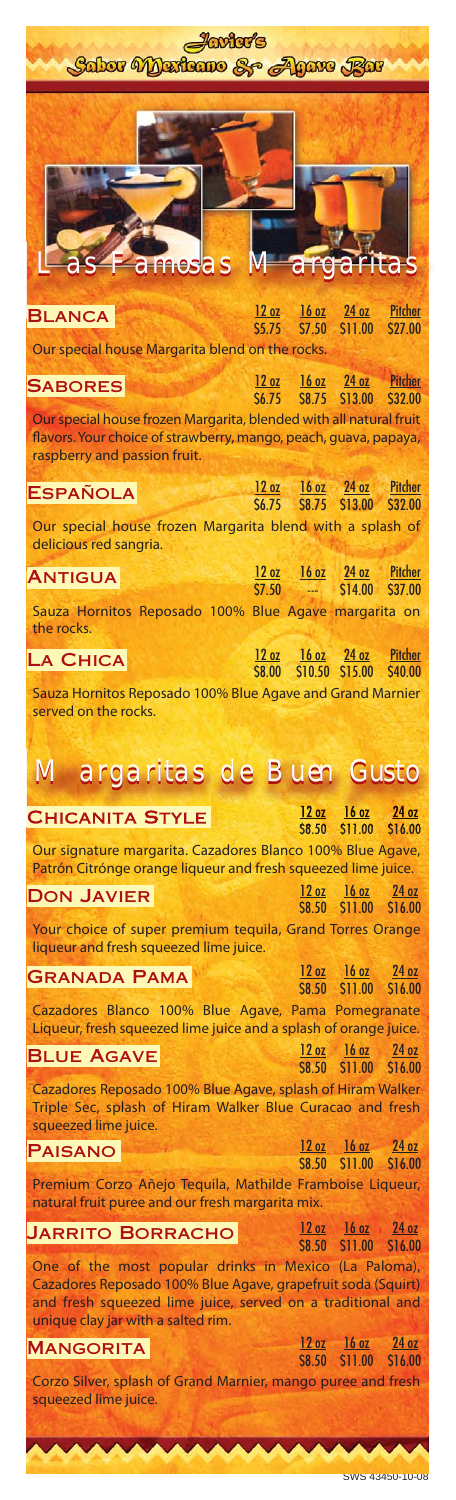

## **BLANCO**

Blanco Tequila (100% Agave) is distilled twice buy law and is the base for Reposado and the Añejo tequilas. There is no aging is required in Blanco tequilas. The tequila is transparent in color. The taste is dry, earthy, and herbal. The aroma is of dry fruit and citrus sents.

| <b>Cazadores Blanco</b>          | \$5.75       | <b>Luna Azul Blanco</b>      | \$5.00       |
|----------------------------------|--------------|------------------------------|--------------|
| <b>Corzo Silver</b>              | \$6.50\$     | <b>Casa Noble Crystal</b>    | \$6.50       |
| <b>Patrón Silver</b>             | \$6.50\$     | 1800 Silver                  | \$5.50       |
| <b>Frida Kahlo Blanco</b>        | \$6.50\$     | <b>Cielo Blanco</b>          | \$6.75       |
| <b>Cabo Wabo Blanco</b>          | <b>S6.50</b> | <b>Corazón Blanco</b>        | \$6.75       |
| El Tesoro de Don Felipe Platinum | S6.50        | <b>Don Eduardo Silver</b>    | \$6.75       |
| <b>Tres Generaciones Plata</b>   | \$6.50\$     | <b>Don Julio Blanco</b>      | S6.75        |
| <b>Sauza Hornitos Blanco</b>     | \$5.50       | <b>Gran Centenario Plata</b> | \$6.50       |
| <b>Don Diego Santa Blanco</b>    | <b>S6.00</b> | <b>Tequila 33 Blanco</b>     | <b>S6.75</b> |
| <b>El Conquistador</b>           | <b>S6.00</b> | <b>Milagro Silver</b>        | \$6.00       |
| <b>Certeza Blanco</b>            | <b>S6.00</b> | <b>Tezón Blanco</b>          | \$7.00       |
| <b>Herradura Blanco</b>          | \$6.00\$     | <b>Patrón Gran Platinum</b>  | \$15.00      |
|                                  |              |                              |              |

## **REPOSADO**

Reposado means Rested . This Tequila is aged for a minimum 2 months and up to 11 months. The Tequila is placed in new or used oak barrels,giving the tequila a pale .<br>color and tastes of vanilla, caramel and other wood notes. Reposado tequila has a softer finish than Blanco tequilas.

| <b>Cazadores Reposado</b>               | <b>S6.75</b>  | Luna Azul Blanco Reposado       | \$6.00 |
|-----------------------------------------|---------------|---------------------------------|--------|
| <b>Corzo Silver Reposado</b>            | \$7.50        | <b>Casa Noble Reposado</b>      | \$7.50 |
| Patrón Reposado                         | \$7.50        | 1800 Reposado                   | \$6.75 |
| <b>Frida Kahlo Reposado</b>             | \$7.50        | <b>Cielo Reposado</b>           | \$7.50 |
| <b>Cabo Wabo Reposado</b>               | \$7.50        | <b>Corazón Reposado</b>         | \$7.50 |
| El Tesoro de Don Felipe Reposado \$7.50 |               | Cofre de Oro Reposado           | \$7.50 |
| <b>Tres Generaciones Reposado</b>       | \$7.50        | <b>Don Eduardo Reposado</b>     | \$7.50 |
| <b>Sauza Hornitos Reposado</b>          | \$6.50        | <b>Don Julio Reposado</b>       | \$7.50 |
| <b>Don Diego Santa Reposado</b>         | \$7.00        | <b>Gran Centenario Reposado</b> | \$7.50 |
| <b>El Conquistador Reposado</b>         | <b>\$7.00</b> | Tequila 33 Reposado             | \$7.50 |
| <b>Certeza Reposado</b>                 | \$7.00        | Partida Reposado                | \$7.75 |
| 100 Años Reposado                       | \$5.50        | <b>Tezón Reposado</b>           | \$7.50 |
|                                         |               |                                 |        |

## **AÑEJO**

Añejo means Aged . This tequila is aged for a minimum of 1 year and up to 3 years. Anejo tequila is placed in new or used oak barrels, giving the tequila its deep amber color, and tastes of butterscotch, caramel, vanilla and other wood notes.

| <b>Cazadores Añejo</b>         | \$7.75       | <b>Casa Noble Añejo</b>      | \$8.50        |
|--------------------------------|--------------|------------------------------|---------------|
| <b>Corzo Añejo</b>             | \$8.50       | 1800 Añejo                   | \$7.50        |
| Patrón Añejo                   | \$8.50       | Cielo Añejo                  | <b>\$8.75</b> |
| Frida Kahlo Añejo              | \$8.50       | <b>Corazón Añejo</b>         | \$8.75        |
| <b>Cabo Wabo Añejo</b>         | <b>S8.50</b> | Cofre de Oro Añejo           | <b>\$8.75</b> |
| El Tesoro de Don Felipe Añejo  | \$8.50       | <b>Don Eduardo Añejo</b>     | <b>\$8.75</b> |
| <b>Tres Generaciones Añejo</b> | \$8.50       | Don Julio Añejo              | <b>S8.75</b>  |
| Sauza Hornitos Añejo           | \$7.50       | <b>Gran Centenario Añejo</b> | <b>\$8.50</b> |
| Don Diego Santa Añejo          | \$8.00       | Tequila 33 Añejo             | \$8.75        |
| El Conquistador Añejo          | \$8.00       | Partida Añejo                | \$8.75        |
| <b>Certeza Añejo</b>           | \$8.00       | <b>Tezón Añejo</b>           | \$8.00        |
|                                |              |                              |               |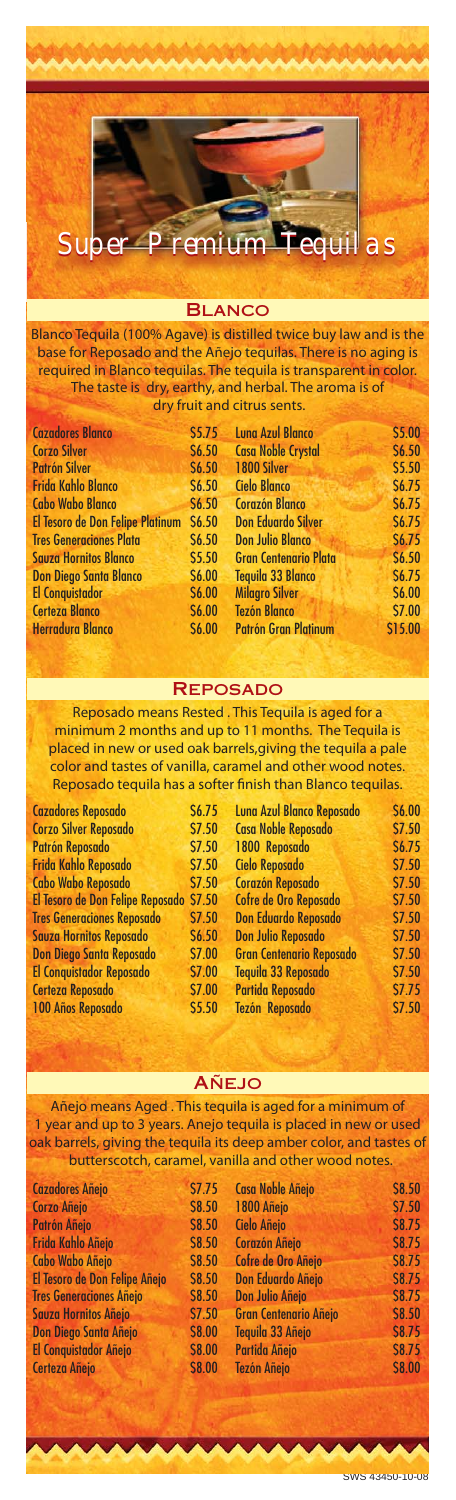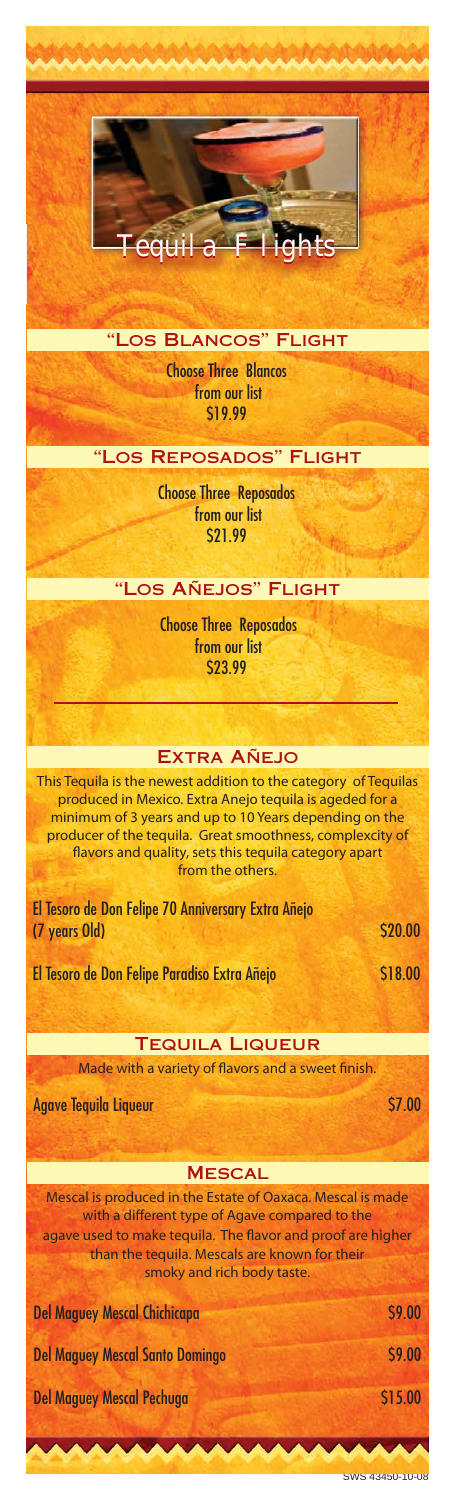| Sabores <b>Troicales</b>                                                                                                                        |                                  |
|-------------------------------------------------------------------------------------------------------------------------------------------------|----------------------------------|
| <b>MOJITO MEXICANO</b>                                                                                                                          | 12 oz<br><b>S6.75</b>            |
| CORZO SILVER, MUDDLED FRESH MINT LEAVES, LIME, SUGAR<br><b>TOPPED WITH CLUB SODA AND A SPLASH OF SPRITE.</b>                                    |                                  |
| <b>RAZZ BERRY MOJITO</b>                                                                                                                        | 12oz<br>\$6.50                   |
| BACARDI RAZZ, MUDDLED FRESH MINT LEAVES, LIME,<br>SUGAR TOPPED WITH CLUB SODA AND A SPLASH OF SPRITE.                                           |                                  |
| <b>EL CUBANITO MOJITO</b>                                                                                                                       | 12 <sub>oz</sub><br><b>S6.50</b> |
| BACARDI SUPERIOR, MUDDLED FRESH MINT LEAVES, LIME,<br>SUGAR TOPPED WITH CLUB SODA AND A SPLASH OF SPRITE.                                       |                                  |
| <b>EL CRUZAN MOJITO</b>                                                                                                                         | 12 <sub>oz</sub>                 |
| CRUZAN MANGO FLAVORED RUM, MUDDLED FRESH MINT<br>LEAVES, LIME, SUGAR TOPPED WITH CLUB SODA AND A<br><b>SPLASH OF SPRITE.</b>                    | <b>S6.50</b>                     |
| <b>BLUE HAWAIIAN</b>                                                                                                                            | 12 oz<br>\$6.75                  |
| CRUZAN RUM, HIRAM WALKER BLUE CURACAO, COCONUT<br>CREAM AND PINEAPPLE JUICE, SERVED OVER ICE.                                                   |                                  |
| <b>MAI TAI</b>                                                                                                                                  | 12 oz<br>S6.75                   |
| <b>BACARDI SUPERIOR AND BACARDI GOLD, CRÈME DE</b><br>ALMOND, TRIPLE SEC, SWEET & SOUR, TOPPED WITH<br><b>ORANGE JUICE.</b>                     |                                  |
| <b>DAIQUIRI</b>                                                                                                                                 | 12 oz<br><b>S6.75</b>            |
| <b>BACARDI LIMÓN, CHOOSE THE FRUIT FLAVOR, STRAWBERRY,</b><br>MANGO, PEACH, GUAVA, PAPAYA.                                                      |                                  |
| <b>ACAPULCO SEA BREEZE</b>                                                                                                                      | 12 oz<br>S7.50                   |
| <b>CAZADORES BLANCO TEQUILA, CRANBERRY AND</b><br><b>GRAPEFRUIT JUICE, AND A SQUEEZE OF LIME.</b>                                               |                                  |
| <b>Exotic Talls</b>                                                                                                                             |                                  |
| <b>LONG ISLAND ICE TEA</b>                                                                                                                      | 12 oz<br>\$8.00                  |
| ALL THE WHITE SPIRITS, GIN, RUM, TEQUILA BLANCO,<br>VODKA, TRIPLE SEC, SWEET & SOUR AND A SPLASH OF COLA.                                       |                                  |
| <b>SKY BLUE LEMONADE</b>                                                                                                                        | 12 oz<br><b>S8.00</b>            |
| SKYY VODKA, GIN, RUM, TEQUILA, HIRAM WALKER BLUE<br><b>CURACAO, SWEET &amp; SOUR AND A SPLASH OF SPRITE.</b>                                    |                                  |
| <b>SAPPHIRE COLLINS</b>                                                                                                                         | 12 oz<br><b>S8.00</b>            |
| <b>BOMBAY SAPPHIRE MUDDLED WITH THE JUICE OF HALF OF</b><br>A YELLOW LEMON, HALF OZ. OF SIMPLE SYRUP TOPPED<br><b>WITH CLUB SODA OR SPRITE.</b> |                                  |
|                                                                                                                                                 |                                  |

 $\sim$   $\sim$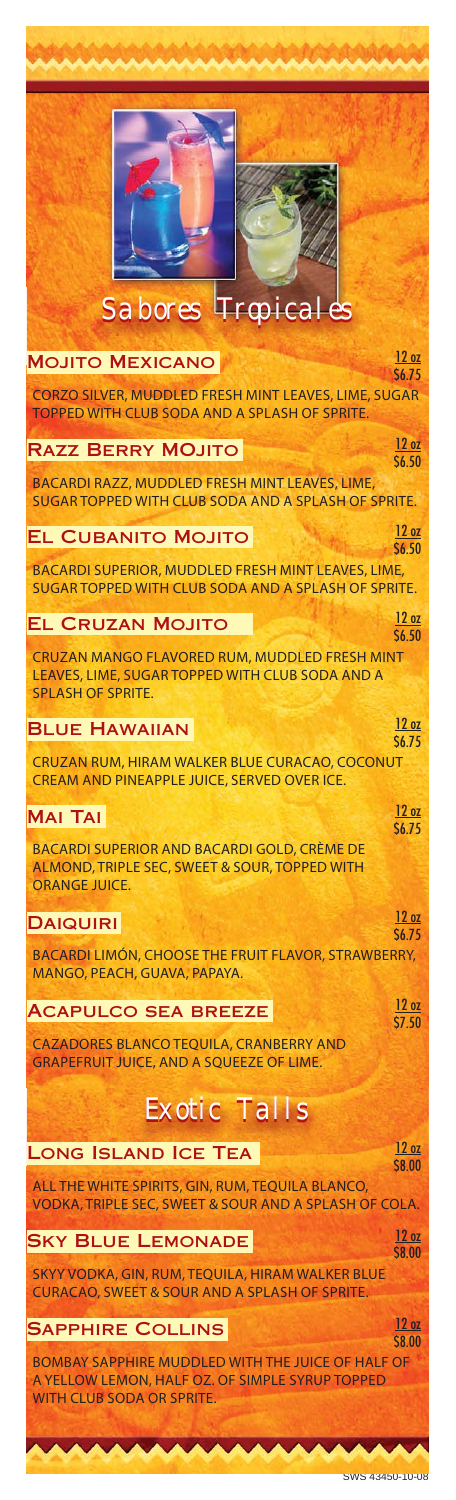